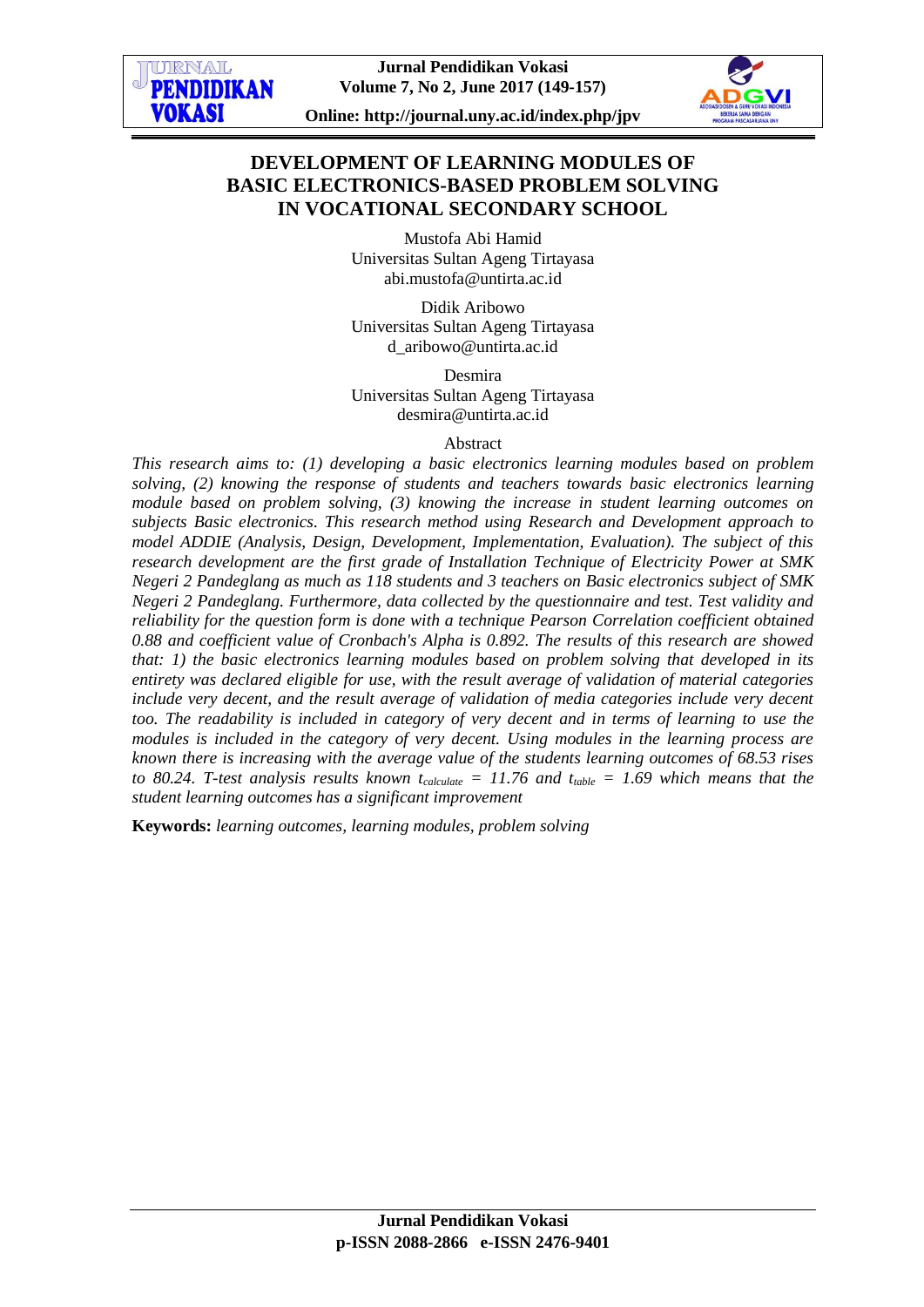## **INTRODUCTION**

Education is one of the most important pillars in the development of Human Resources (HR) which has competence, quality, competitive and character. Development of Human Resources is necessary in order to face the ASEAN Economic Community (AEC). The Human Development Index (HDI) in the province of Banten in 2014 is known only on 69.89% (BPS Provinsi Banten, 2015). The HDI it can be noted that Human Resources in Banten Province still belongs to the low expectations of school visits and school participation figures that become indicators in the HDI. This low Human Resources caused by the low quality of education due to poor education system in Indonesia, including in Banten Province.

Education should be focused on the establishment and development of the student character that is a priority of development of Human Resources for the future of quality. The management of the learning process which is effective, efficient and attractive is the starting point for the success of learning that will ultimately enhance the learning achievements of students. Therefore, with quality education, it will be created in the quality of Human Resources so that it is able to compete in the global competition in the era of the AEC era. Thereafter, if a country has a good education system, so from the system it will create a good labor. This is the cause of education has complex dimension, especially vocational education that is reserved for students who are ready to work and compete in the AEC era, in accordance with the statement of (Clarke & Winch, 2007, p.62) that: "Vocational education is about the social development of labor, about nurturing, advancing and reproducing particular qualities of labor to improve the productive capacity of society". This statement is reinforced by (Gasskov, 2000, p.5) that the system of vocational education and training should providing specific skills to students. Furthermore, after graduation they can find a job or start their own business, train working productively and adapt to the conditions of the technological advances like now.

(Berg, 2002, p.45) reveal that Vocational educations is "learning how to work", vocational education has been an effort to improve technical competence and to raise an individual's position in society through mastering his environment with technology. Vocational education is geared to the needs of the job market and thus is often seen as contribution to national economic strength. The same opinion also delivered by Ghost (Barnet & Ryan, 2005 p.92) An approach to VET in Schools that has a focus on generic work skills, may deliver more appropriate outcomes for industry into the future. According to (Prasetya & Sukardi, 2016, p.157), although there is a difference of definition are expressed, but in essence have a same meaning that vocational education is an education that prepares students to enter the workforce.

The quality of education is influenced by several factors, among other things: the process of teaching and learning, curriculum, educational policy, educational facilities and infrastructure, as well as Human Resources for educators (teachers). Attention to the meaning of learning and accomplishments become very important and significant in the development and improvement of education in the future. The most important thing to solve this problem is determined when the process of teaching and learning in the classroom that engages educators and students and the improvement of the quality of teaching and learning itself.

The process of teaching and learning in the classroom between teacher and students is still monotonous. This monotonous learning process can affect the results of student learning. (Hamid, Nyeneng, & Rosidin, 2013) stated that the learning process is not only the transformation of knowledge from teacher to student by memorizing and understanding a number of concepts that seem semi-detached from real life, but it is more emphasized in an effort to help students to upgrading their life skills from what they had learned, therefore needed the innovation of learning process and module used in the study. The module is an important component in the learning process that can facilitate teachers in delivering lessons and students more easily in the learning process in classroom.

The learning process in the classroom which tends to be teacher-centered is less able to explores student potential because of students tend to be passive. A good learning process in the classroom is not only based on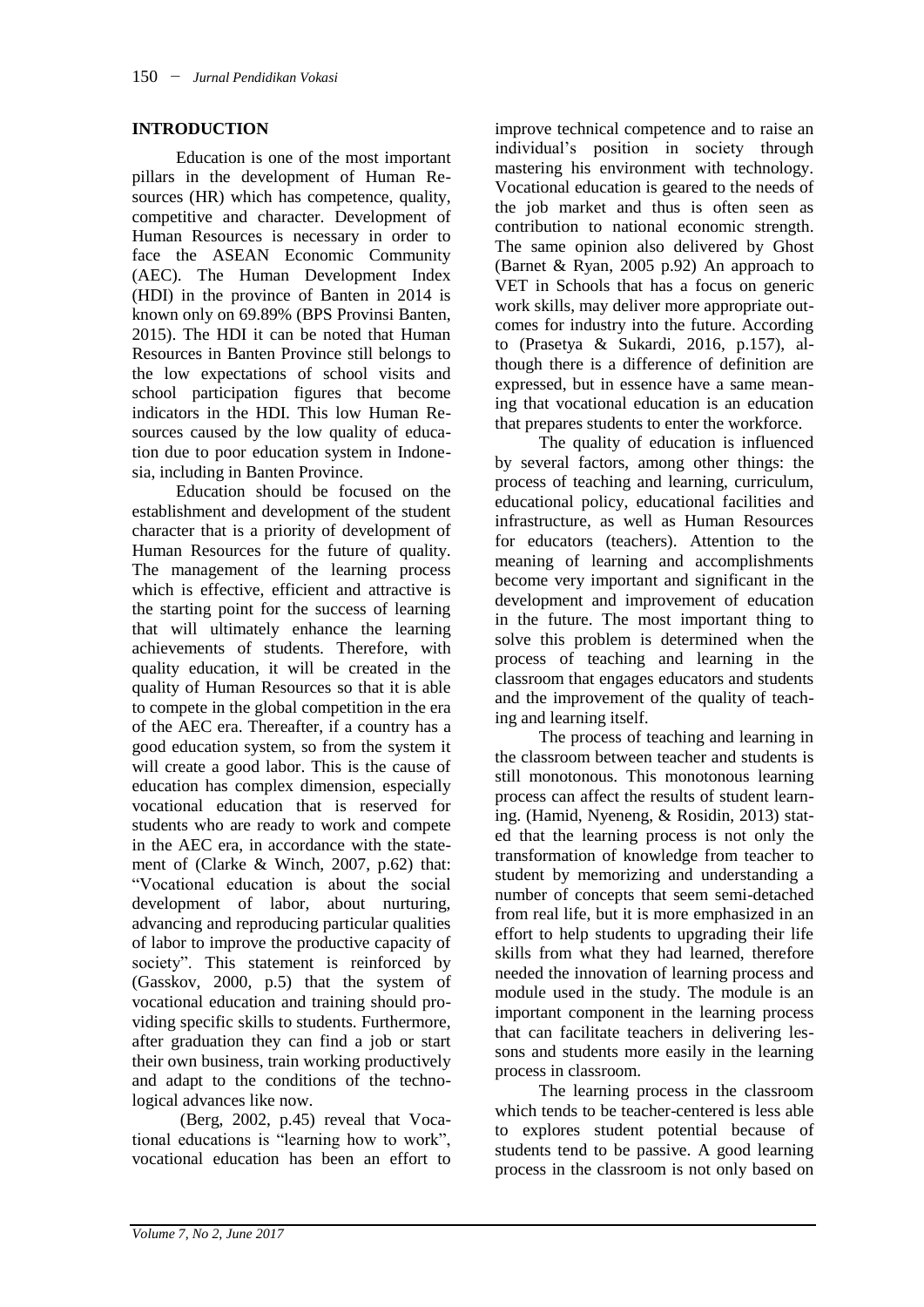the mastery of fundamental principles, but also develops a positive attitude toward learning, research, discovery and problem solving. The delivery of material by teacher in the learning process is uninterested, so it may not explore the creativity of students in solving a problem. Therefore, the module based on problem solving that is appropriate with the material is need to be developed in order to be able to explore the potential possessed by the students, so it can solve the problem faced. Thus, the learning process will be more meaningful and improve student competence as a qualified human resources and able to compete in the ASEAN Economic Community (AEC).

The module is a complete and independent unit and consists of any learning activities that organized to help students in order to they can get their goals that are formulated specifically and clearly (Nasution, 2011, p. 205). According to the (Anggraini & Sukardi, 2016), this module was chosen because it was able to anticipate the limitations of available learning time, space, the power of senses, either students or teachers. Besides that, the module can be used with students to learn independently.

Module in learning is a series of systematic learning activities based on curriculum tailored to the competencies to be achieved students. The advantages of the module is designed to be used by students learning because it comes on its own, so with the module students should not rely on the teacher to be able to achieve the expected competencies by learning activities. This agreed with (Anggraini & Sukardi, 2015, p.289) which stated that the learning materials in the form of modules designed to assist teachers in providing learning experiences that involve mental and physical process through interaction between students, students with teachers, environment, and other learning resources in the framework of the achievement of the expected competencies. The intended learning experiences can be realized through the use of a learning-centered approach to students, which contains the life skills they need to master in order to compete in the workforce. Therefore, in drawing up or select materials subjects Basic Electronics should consider content that is capable of supporting the learning process Basic Electronics in accordance with the required competencies to face the AEC era.

When you create a module, you have to pay attention to the logical relationship between the needs in the learning process, aims, learning outcomes, learning resources, learning and teaching strategies, assessment criteria and evaluation. As expressed by Donnelly & Fitzmaurice (2005, p.100) that "*In the process of devising a module. The key is to forge educationally sound and logical links between learner needs, aims, learning outcomes, resources, learning and teaching strategies of assessment criteria and evaluation*". This Basic Electronics learning module based on problem solving can give a description clearly and focus from the real problems that happened in workforce, business life and industry. Therefore, students more ready and can faced any problems especially to face the AEC era. This module can be used to subject or competence in achieving the learning objectives and adapted to the problems occurred in the workforce, so that students will get used creatively in solving any problems that it faces. The learning process is very need an interesting media to support that process. The module is one of the learning media has an important role in the process of learning and appropriate to help solve the problem that faced students. With the module, students can be more directional in doing the learning process independently with a variety of problems that can be solved. According to (Aflaha, Sarwanto, & Suparmi, 2015), the module is learning materials that has a typical structure and different to other materials, such as textbooks. Implementation of a learning system by using the module basically is using system learning individually, but may also be used on classical learning system. It is agreed with the statement of (Wijayanti, Damayanthi, Sunarya, & Putrama, 2016) that the module can also be translated as a book written with the aim of enabling students to learn independently without or with guidance educators. Therefore, a module should be able to serve as a learning materials as a substitute for the functions of educators. Through the modules, process of learning can be expected bring the students on basic competencies expected (Winaya, Darmawiguna, & Sindu, 2016).

Beside the selection of the right media, teachers need to do a selection the proper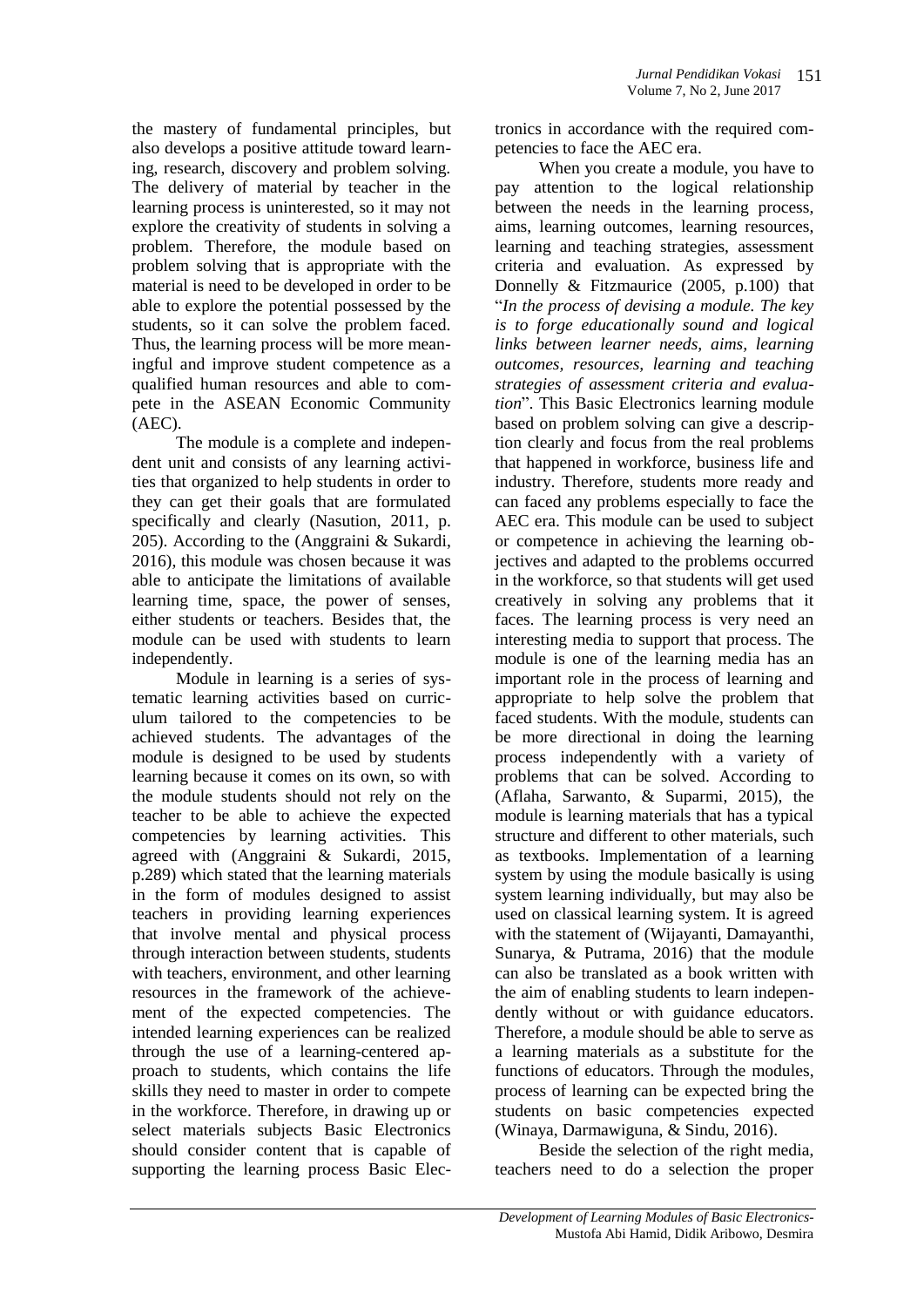method in the development of the quality modules in order to increase the competence of students. One of the methods that is considered quite effective is a problem solving method. Learning module based on Problem solving can help students overcome problems encountered in the study.

Problem solving is the effort of individuals or groups to find problem solutions that occurred based on knowledge, understanding, skills that have been own previously in order to fulfill the demand of an unusual situation (Krulik, 1996). Thus, problem solving activity begins with a confrontation and ended when a solution has been obtained in accordance with the problem conditions.

Problem solving is the problem-solving method or a way of presenting learning by encouraging students to find and solve a problem or issue in the attainment of learning objectives. Norwood (1995) suggested that problem solving is defined as an individual in the process of using the knowledge, skills and understanding that gained previous to satisfy the demand of a situation which is strange or unusual. Students should synthesize what they have learned then apply it to a new and different situation.

Problem solving can be used as an alternative approach to learning that is innovative because it can optimize the process skills and increase student learning achievement. According to Arend (2008) learning based on the problem is an approach to learning so that students develop thinking skills and troubleshooting skills, learn about the role of adults and become independent learners. Approach to problem solving is expected to encourage students to resolve the problem so that it can compile, develop selfreliance, forming a more meaningful knowledge, and confidence.

The use of module-based problem solving will lead students to find troubleshooting independently and this will give a concrete experience in doing problem solving so that cultivate and train high level thinking skills including critical thinking skills and develop existing potential in himself (Suarsana, 2013). This is in accordance with the opinion of the (Shadiq, 2012) which mentions that efforts can be made to develop the critical thinking ability and improving the competence of

students as the demands of the global era is to familiarize students doing problem solving at the beginning and at the end of learning and applying problem-solving as one approach to learning. This opinion is reinforced also by (Trianto, 2009) stated that the teaching on the basis of the problem is an effective approach to the teaching process of higher-order thinking includes the ability of critical thinking so students can be increased competency in accordance with the demands of the era of globalization and the AEC era.

#### **RESEARCH METHODS**

This research was carried out with methods of Research and Development methods. According to the (Gall, Borg, & Gall, 2003) educational research and development (R&D) is a process used to develop and validate educational product. Sukmadinata (2005) stated that research and development is a process to develop a new product or refining existing products, which can be accounted for. Sugiyono (2012) explained that the development research is basic research activity to get information of the user needs (need assessment), development to produce and test the effectiveness of these products. This research is oriented to develop and validate product of Basic Electronics learning modules-based problem solving to improve student's competence of Vocational Secondary School to be used in education.

The model of development module that used in this research is refers to the ADDIE development model. Molenda (2003) stated that "ADDIE is an acronym referring to the major processes: Analysis, Design, Development, Implementation, and Evaluation"*.*  ADDIE development model includes five steps, namely analysis, design, development, implementation, and evaluation. This model can be used for various forms of product development in education. ADDIE model development phase can be seen in Figure 1.

The development of this module use the ADDIE development model because it is in accordance with the aims that will be achieved, namely to develop Basic Electronics learning modules-based problem solving to improve the competence of students of Vocational Secondary School in Banten Province to face the AEC. This model is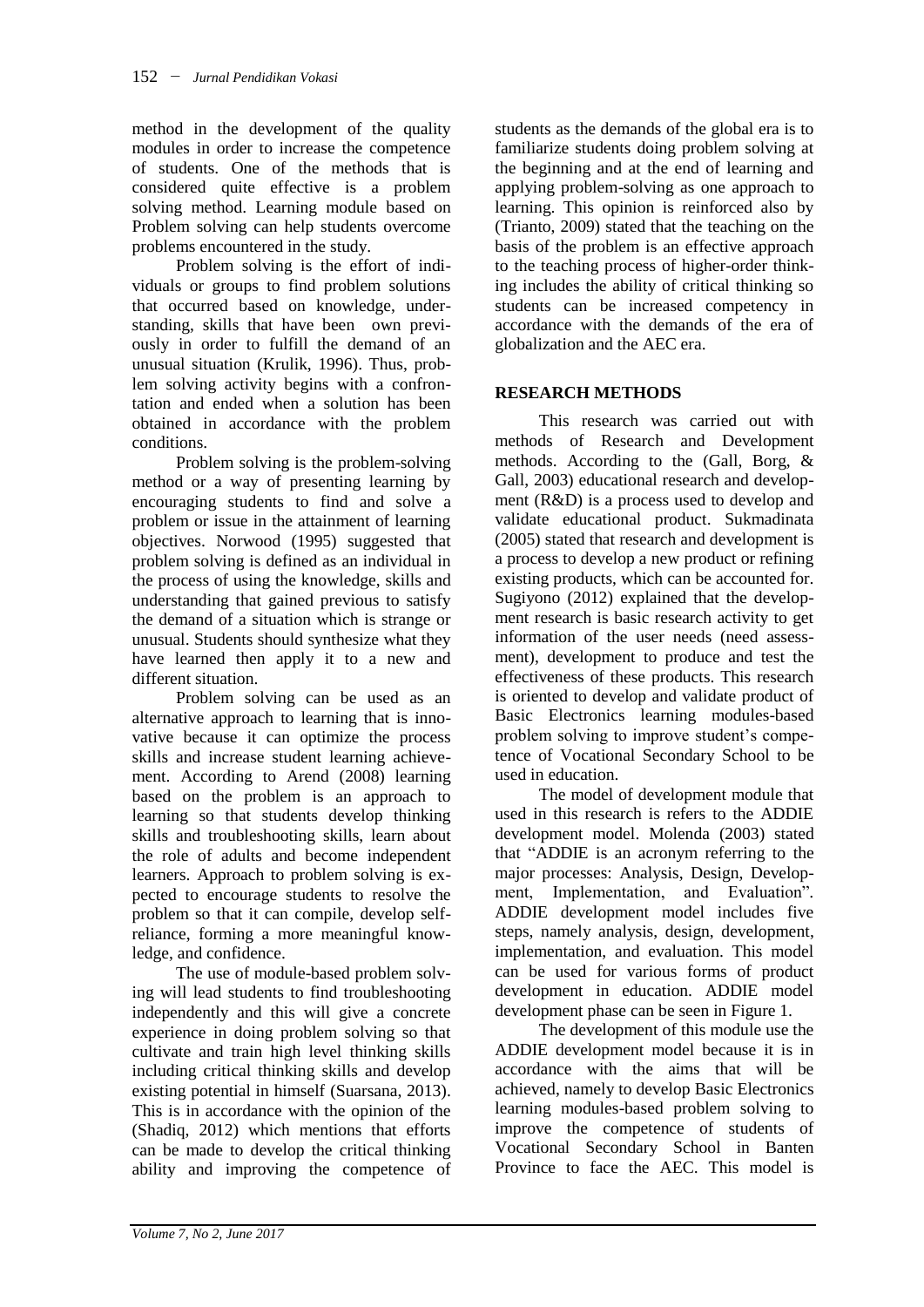simple and with a systematic structure. Five stages in the ADDIE interrelated and systematically structured means that from the first phase until the fifth phases in the application should be systematically. This step is suitable to the characteristics of the product research and development that was done.



Figure 1. ADDIE Model Development Phase

The subject of this research development are the first grade of Installation Technique of Electricity Power at SMK Negeri 2 Pandeglang in Basic Electronics subjects on the odd semester 2016/2017 as much as 118 students and 3 Basic Electronics's teachers at SMK Negeri 2 Pandeglang.

Types of data used in this development research is the primary data, namely data which is directly obtained from the subject, that is from expert field of learning modules, learning material content experts, media experts, teachers and students who use the products of Basic Electronics learning module based on problem solving. Data obtained from the assessment, feedback, suggestions and criticism and data results of the question form that obtained from the results of validation or review from people who expert in learning modules, learning material, content, and media, also test question form. The data is further analyzed statistically. Those data is used as a reference for revising the product developed.

Data collecting instrument that was used in this development of research is a questionnaire, validation, and instrument test of student learning outcomes. The result of instrument validity test obtained Pearson correlation coefficient value of 0.880 which include valid category and the result of instrument reliability test obtained the value

of coefficient Cronbach's Alpha of 0.892 which is includes very reliable category.

## **RESULTS AND DISCUSSION**

First phase in development of Basic Electronics learning module based on problem solving is using ADDIE model, namely analysis phase. In this analysis phase is done by four phases analysis, that is needs analysis, curriculum analysis, literature study and student analysis. Based on needs analysis obtained result that the situation of learning process was uninterested, the student could not be active, so it is needed a learning module that can improve the learning process situation become very interested, fun, and it can increase the students learning outcomes. Teachers are only using the conventional books. The teaching materials are only contains of material summary, exercises, and the design is uninterested, so needed the electronics learning module based on problem solving. Curriculum analysis, the development of Basic Electronics learning module based on problem solving consist of the basic competency: identifying the component of capacitor electronic passive, inductor, implementing law of AC-DC circuit and identifying the component of diode active. The data result of the student analysis is students in their classroom have different learning outcomes ability, namely high, medium, and low.

The data result obtained in this analysis phase is used as fundamental for doing design phase of Basic Electronics learning outcomes based on problem solving.

On the design phase is creating draft of module that suitable with Module Content Generally (MCG) that contained of target, general aim and specific aim, material or subject content, media that used to and scoring strategy.

The next phase is developing draft of module that was designed in previous phase. In this phase was doing validation about content or material and media that has been validation and reviewed by two peoples who expert in content or material, and two peoples who media expert that using questionnaire instrument of the material or content expert and media expert. Content or material expert who were followed to validating and reviewing the draft of module in this Basic Elec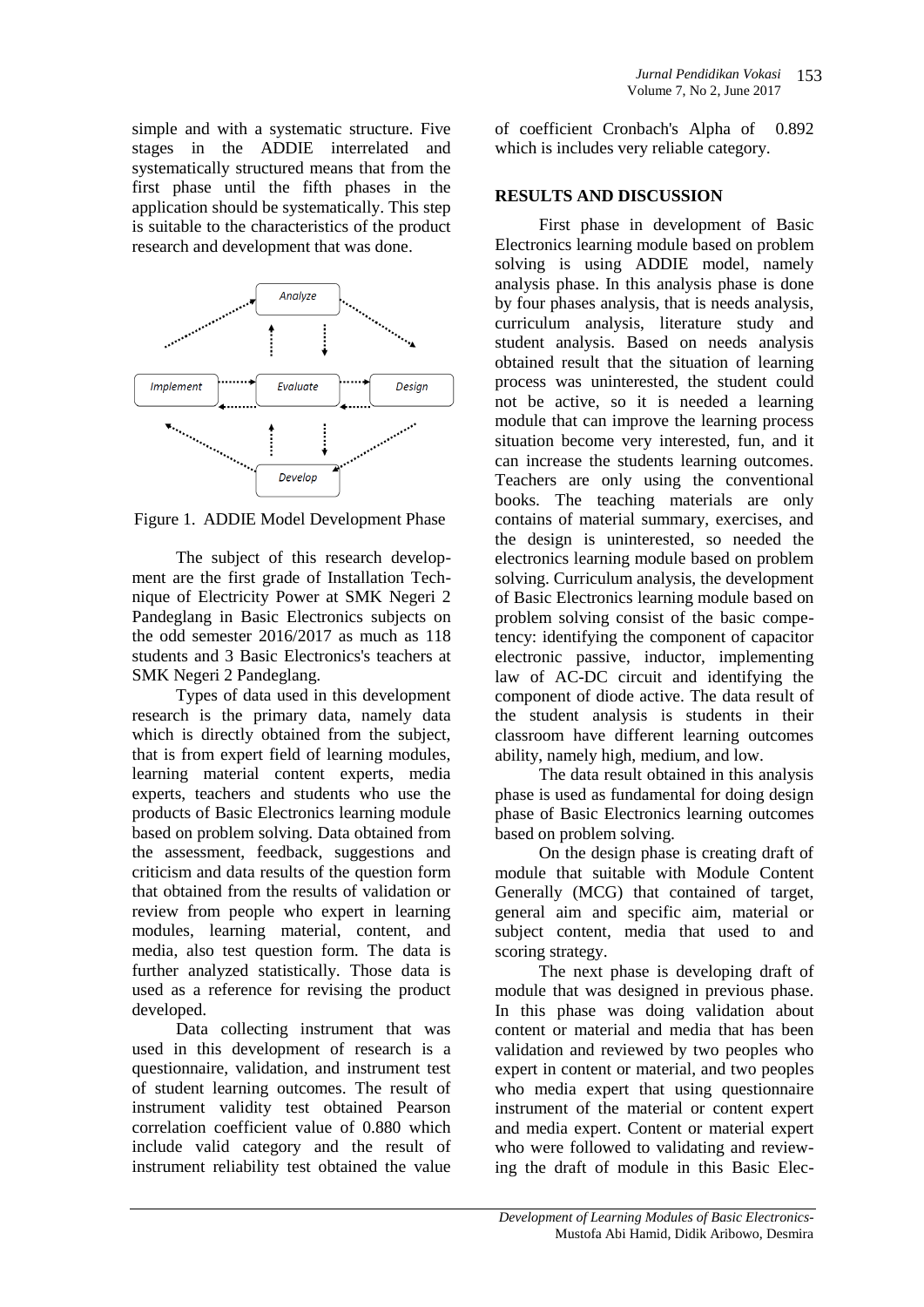tronics learning module based on problem solving are Lectures of Sultan Ageng Tirtayasa University. The validation result, evaluating and reviewing that were done by content or material expert can be seen in Figure 2.



Figure 2. The Validation Result of Content or Material Expert

The validation result of content or material from content or material expert evaluating get the average value of 3.26 which is valid category. Aspects of self-instructional contains about a clear learning objectives, instructional materials are packed in units, available of examples and illustrations, there are exercise, are contextual, simple language and communicative, there is a material summary, research instrument, feedback and information reference or reference that supporting material learning. Aspects of the selfcontained, namely the entire material of electronics is required. Standalone aspect, the module which is used need not of another learning material for studying and working the tasks on the module. Adaptive aspect, the module has a high adaptation to the development of science and technology. User friendly aspect, any instruction or exposure in learning modules developed is to assist and facilitate the students learning the material presented. Those are five aspects that were developed into reliable category.

The validation result that was done by media expert can be seen in Figure 3.

Format aspects, contains a proportional column format, the format of the paper (vertical or horizontal), and format of the signs that highlight the important things. The organizational aspect consists of the appearance of the concept map of the whole material, the organizing of the material sequence in systematic, the placement of the scripts, pictures and illustrations so easily understood by the students, the organization of chapters, between units and between paragraphs for easy understood by the students, as well as organizing between titles, subtitles and descriptions which is easily understood by students. The assessment of validation result by the media expert showed that electronic learning module based on problem solving is declared feasible with the average value of the media validation result of 3.01.



Figure 3. The Validation Result of Media Expert

Tests performed three times, that is the beginning field trials, the main field trials and the operational field trials. The beginning field trials and the main field trials are conducted to find out the level of readability the learning modules based on problem solving. The aspect that be evaluated in the readability module consists of the cover, the text, the availability of examples, illustrations and pictures, and completeness of the component module as well as the scope of the material presented. Result of the beginning field trials and the main field trials can be seen in Figure 4.

The result of the beginning field trials and the main field trials can be concluded that the Basic Electronics learning module based on problem solving which was structured, it is declared very feasible with average value of 3.37 for the beginning field trials and 3.49 for the main field trials based on students' assessment was using questionnaire. The students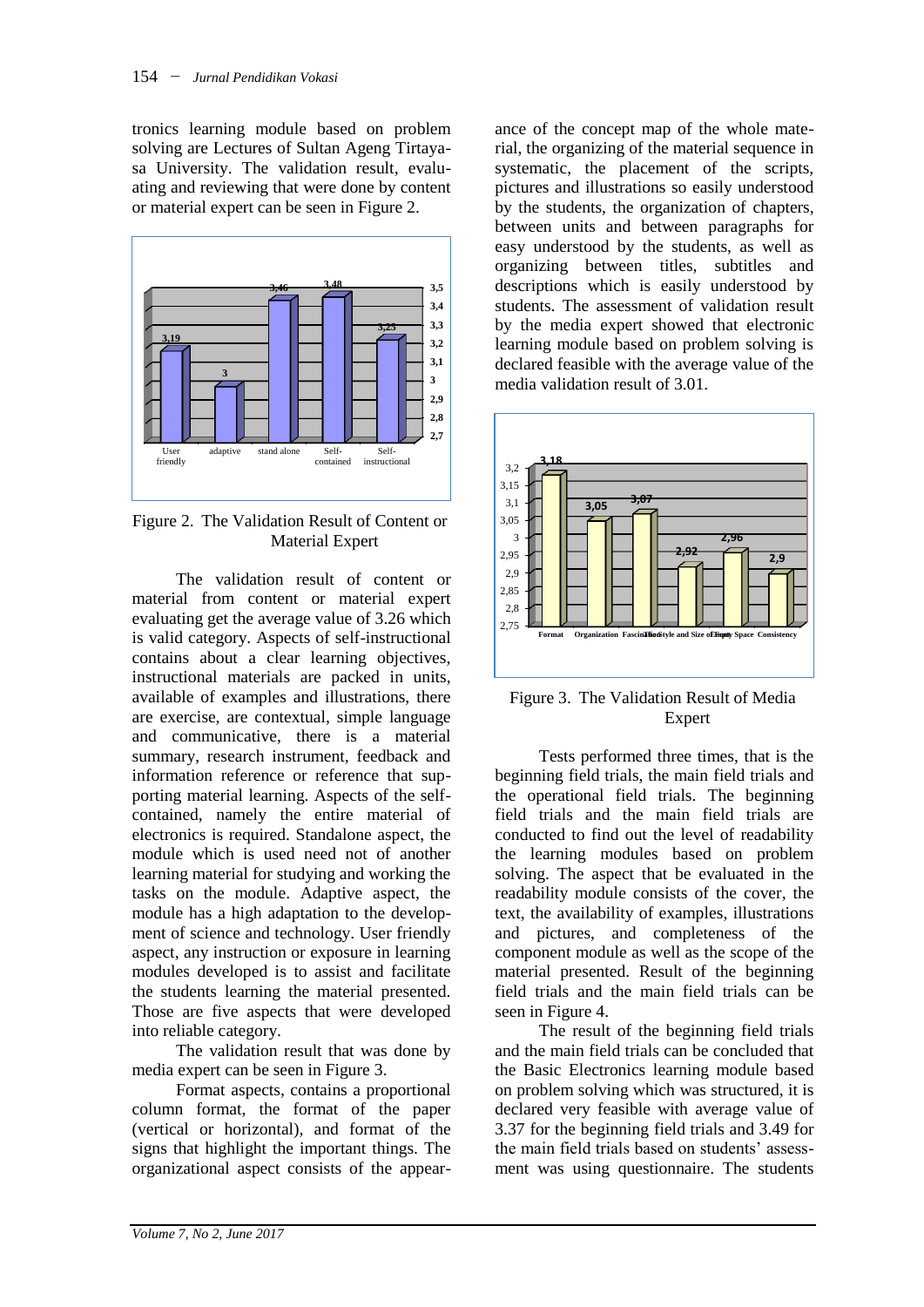are giving positive responses towards of readability of the module consists of the cover, the text, the availability of examples, illustrations and pictures, and completeness of the component module as well as the scope of the material presented. Students easily understand the material presented in the module with the display supported by media that has appeal.



Figure 4. The Result of Field Trials

Operational field trial was conducted to find out the feasibility of electronic learning modules-based problem solving developed in the learning process in the classroom. The aspect that was evaluated in this field trials is an aspect of the presentation of the material, media/display, learning with modules and its benefits. The result of the operational field trial can be seen in Figure 5.



Figure 5. The Result of Operational Field Trials

The Result of operational field trials obtained the average value of 3.41 which is feasible category to be used by teachers and students as a material teaching in the learning process.

After passing the trial process, the next phase is implementation, it is a real step to implement the modules' product that has been created. The product of this Basic Electronics learning modules based on problem solving can be implemented by teachers for student learning process in the classroom. Teachers are doing pretest and posttest to see if any improvement after using the Basic Electronics learning modules based on problem solving. The results of the module implementation is known there is improvement students learning outcomes that can be seen from pretest and post-test value, that is the difference in student learning outcomes before and after implementing the Basic Electronics learning modules based on problem solving.

Result of student pretest is known the average value of 68.53 with the percentage of 68% students are complete the learning. Posttest average value of 80.24 with the percentage of completion of the learning of 85%. The analysis of t-test obtained value  $t_{\text{calculate}} =$ 11.76 and  $t_{table} = 1.69$ . Because  $t_{calculate} > t_{table}$ , it can be showed that the results of the student learning experience a significant improvement from pretest to post-test.

The analysis of the average of improvement scores pretest and post-test after this Basic Electronics learning module based on problem solving is implemented using the average *gain* formula normalized (g). Value  $(g) = 0.38$  it means that the improvement of pretest and post-test value include the medium category, which the value of medium category is  $0.3 \le g \le 0.7$ .

The result of implementation of the Basic Electronics learning module based on problem solving is known there improvement of student learning outcomes from using of the modules. It is because this module is developed using problem solving approach, that directs students to do troubleshooting and directly will train students to think critically and effect on the improvement of student learning outcomes. It is expressed by (Trianto, 2009) stated that the teaching basis of the problem is an effective approach to learning.

Evaluation phase was done by comprehensive to Basic Electronics learning modules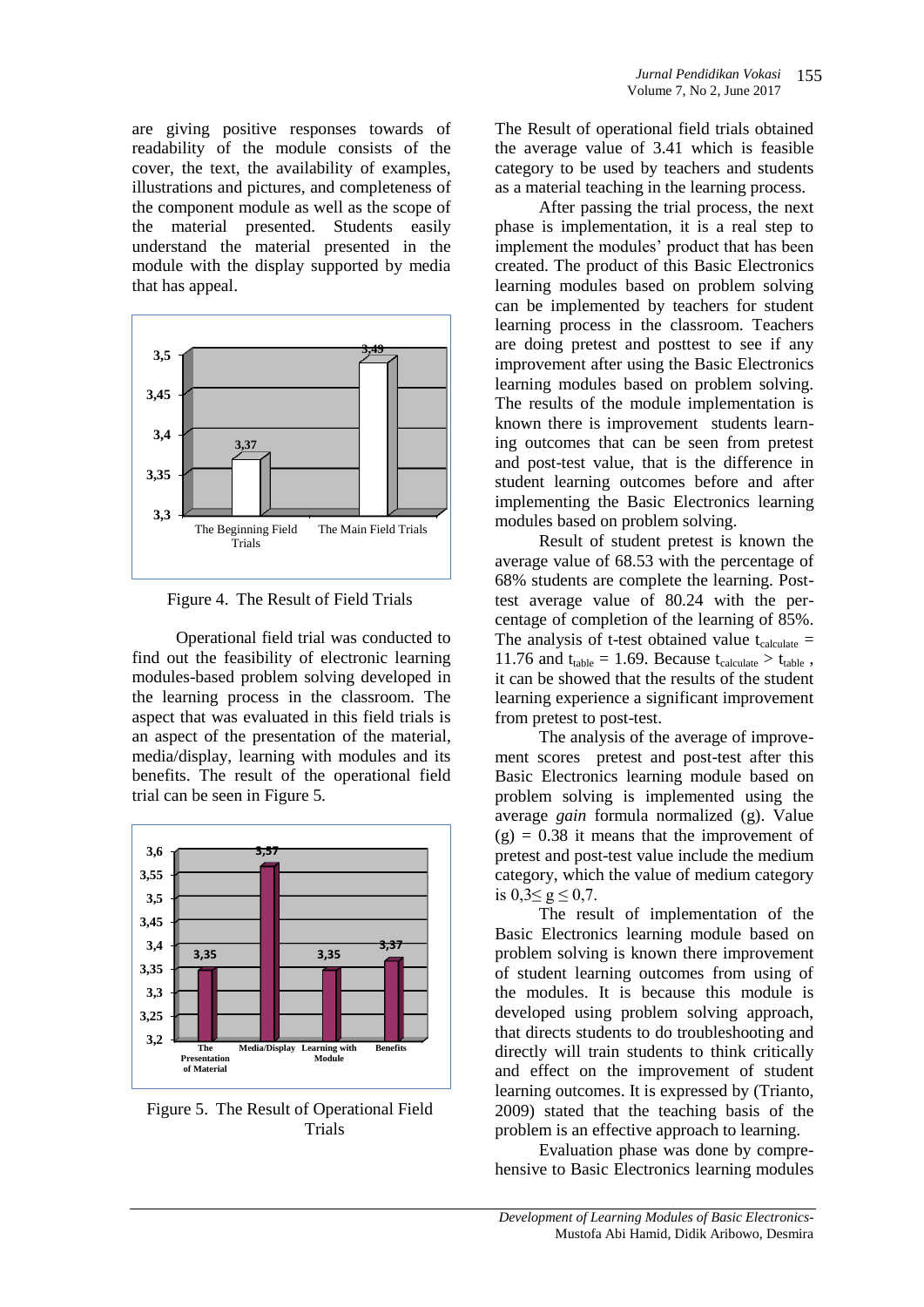based on problem solving that has developed and passing any development phases, started from analysis, design, the development of implementation and evaluation. This evaluation was done in every phase or in this development of modules process. This evaluation is needed to repairing the product of final modules that was created before it is produced or used for general audiences.

## **CONCLUSIONS**

Basic Electronics learning module that was created by development process that using ADDIE model and it stated feasible to be used in learning process at Vocational Secondary School and it is able to improve students learning outcomes. This is showed by the average results of the content or material validation of 3.26 with a very feasible category, and the average results of the media validation of 3.01 with a worthy category. The beginning field trials result is showed that very worthy with the average value of 3.37 and 3.49 for the main field trials. Therefore, for the operational field trials is found the average value of 3.41 with a very worthy category to be used for teachers and students as a material of teaching in learning process.

The implementation result of this Basic Electronics learning modules based on problem solving is known that there is an improvement of students learning outcomes by using the module, because this module is developed by using problem solving approach that is directing students to do troubleshooting directly, to train students to think critically, and it has effect of the improvement of students learning.

## **REFERENCES**

- Aflaha, D. S. I., Suparmi, S., & Sarwanto, S. (2015). Pengembangan Modul Fisika Berbasis *Problem Solving* Materi Elastisitas untuk Siswa Kelas X SMA/MA. *Jurnal Inkuiri*, *4*(1), 63–72.
- Anggraini, A., & Sukardi, S. (2015). Pengembangan Modul Prakarya dan Kewirausahaan Materi Pengolahan Berbasis Product Oriented bagi Peserta Didik SMK. *Jurnal Pendidikan Vokasi*, *5*(3), 287–296.
- Anggraini, F., & Sukardi, S. (2016). Pengembangan Modul Pembelajaran Kewirausahaan Model *Student Company* di SMK Negeri 1 Godean. *Jurnal Pendidikan Vokasi*, *6*(1), 24–30.
- Arend, R. I. (2014). *Learning to Teach*. Columbus: McGraww-Hill Higher Education.
- Barnet, K., & Ryan, R. (2005). Vocational education and training in Australian schools: Issues for practitioners. *International Education Journal*, *5*(5), 89–104.
- Berg, G. A. (2002). Why Distance Learning? Higher Education Administrative Practices. ACE/Praeger Series on Higher Education. Greenwood Publishing Group.
- BPS Provinsi Banten. (2015). Banten Dalam Angka 2015. Diambil dari https://banten.bps.go.id/index.php/publi kasi/33
- Clarke, L., & Winch, C. (Ed.). (2007). *Vocational Education: International Approaches, Developments and Systems* (1 edition). London; New York: Routledge.
- Donnelly, R., & Fitzmaurice, M. (2005). *Designing Modules for Learning*. Dublin: Dublin Institute of Technology.
- Gall, M. D., Borg, W. R., & Gall, J. P. (2003). *Educational research: An introduction .* Longman Publishing.
- Gasskov, V. (2000). *Managing Vocational Training Systems: A Handbook for Senior Administrators. Quantitative Methods in Social Protection Series.* Geneva: ILO Publications, International Labour Office.
- Hamid, M. A., Nyeneng, I. D. P., & Rosidin, U. (2013). Perbandingan Penggunaan *Feedback* pada Lembar Jawaban Siswa Terhadap Penguasaan Konsep Fisika Melalui Pembelajaran Kontekstual. *Jurnal Pembelajaran Fisika*, *1*(5).
- Krulik, S. (1996). *The new sourcebook for teaching reasoning and problem solving in junior and senior high school*. Allyn & Bacon.